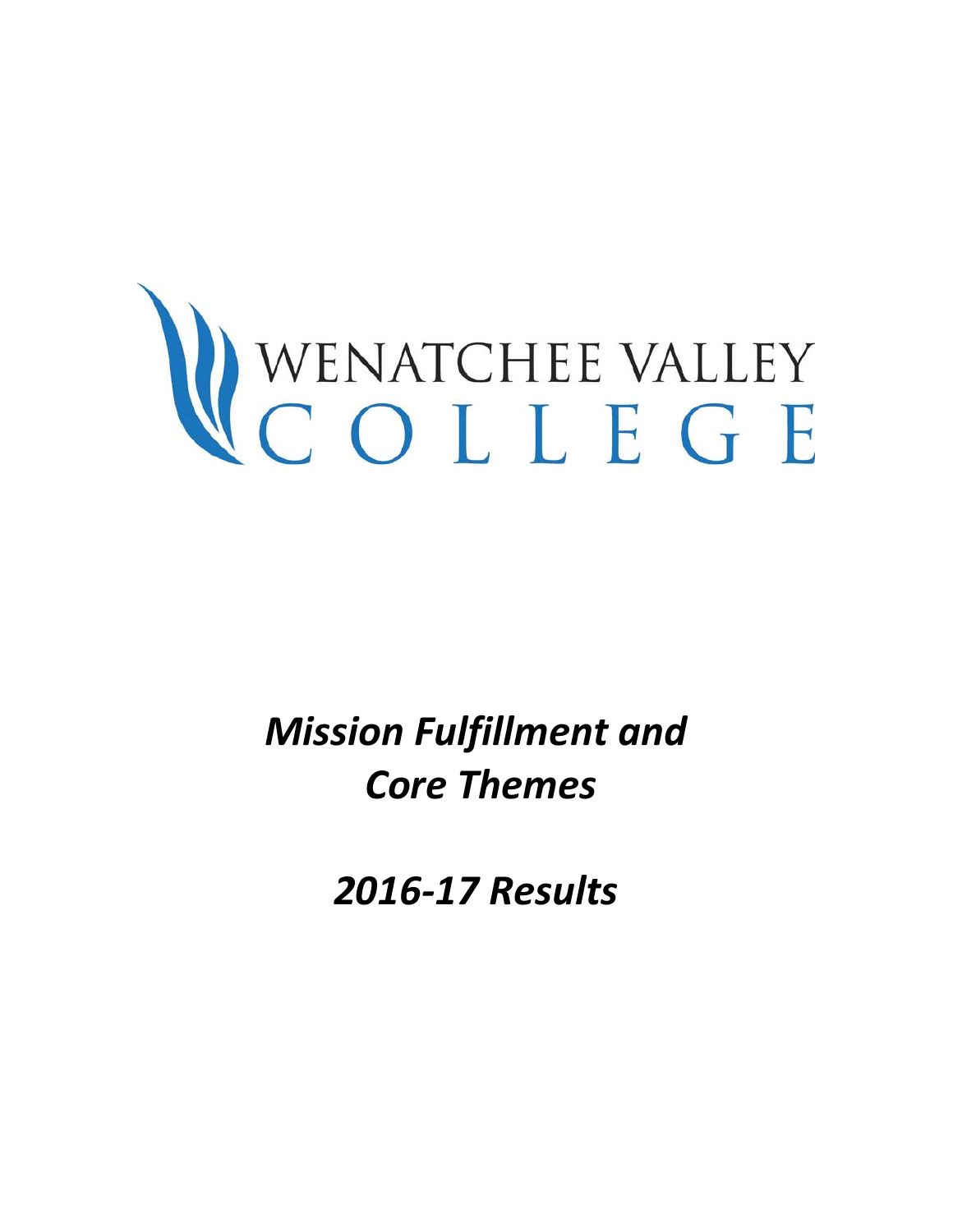#### **Mission Fulfillment and Core Themes 2015-16**

These scorecards present data for indicators of mission fulfillment and core theme attainment compiled for the 2016-17 academic year.

#### **Mission**

Wenatchee Valley College enriches North Central Washington by serving educational and cultural needs of communities and residents throughout the service area. The college provides high-quality transfer, liberal arts, professional/technical, basic skills and continuing education for students of diverse ethnic and economic backgrounds.

#### **Core Themes**

#### **Educational Achievement**

Students will achieve their goals for education and employment through preparation for successful transfer to the baccalaureate level, development of the professional/technical expertise for successful entry into the workforce, or proficiency in college readiness skills needed to pursue goals for further education and employment.

#### **Support for Learning**

WVC's non-instructional programs and services will support students' attainment of their educational goals and promote access to all of the college's educational opportunities.

#### **Responsiveness to Local Needs**

WVC's degrees, programs, courses and services will be responsive to local demand and community needs. WVC will actively seek community input through its foundations, advisory committees, and collaboration with external organizations.

#### **Diversity and Cultural Enrichment**

Students and staff will be supported by practices and policies that create an inclusive environment for learning and work. The college community and residents of District 15 will have opportunities to experience diverse and multiculturally rich perspectives through curriculum, educational programs, and special events.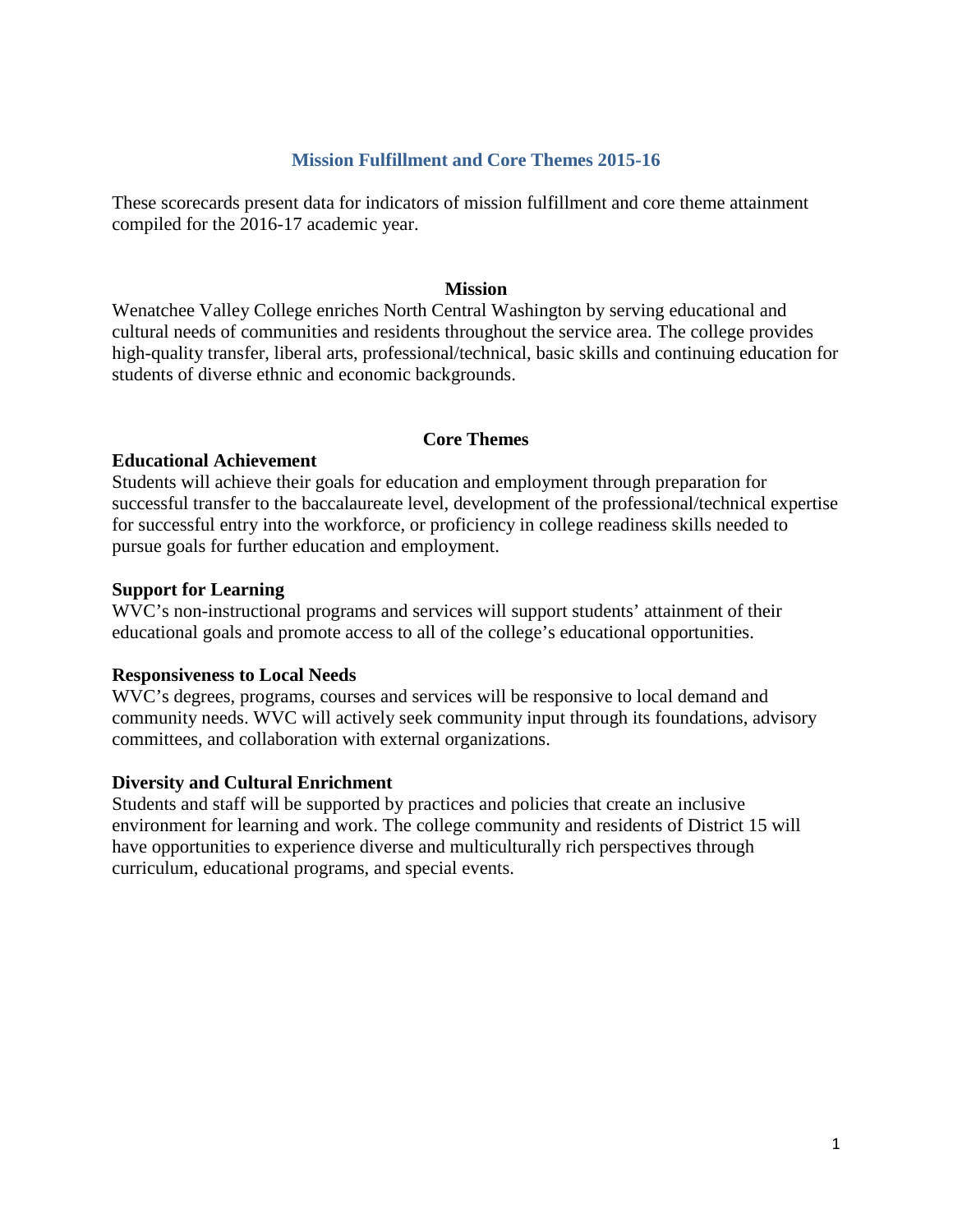# **Mission Fulfillment 2016-17**

| <b>Core Theme</b>               | <b>Indicators</b> | Score | <b>Possible</b> |
|---------------------------------|-------------------|-------|-----------------|
| <b>Educational Achievement</b>  | 17                | 33    | 34              |
| <b>Support For Learning</b>     |                   |       | 14              |
| Responsiveness To Local Needs   |                   |       | 14              |
| Diversity & Cultural Enrichment | 12                |       | 24              |
| <b>Total</b>                    | 43                | 77    | 86              |

#### **Overall Mission Fulfillment Score: 90% Grade: A-**

| <b>Educational Achievement Score: 97% Grade: A</b> |  |  |  |
|----------------------------------------------------|--|--|--|
|----------------------------------------------------|--|--|--|

| <b>Sub-Objective</b>      | <b>Indicators   Score   Possible</b> |    |    |
|---------------------------|--------------------------------------|----|----|
| <b>Student Progress</b>   |                                      | 18 | 18 |
| <b>Student Transition</b> |                                      | 15 | 16 |
| Total                     |                                      | 33 | 34 |

#### **Support for Learning Score: 100% Grade: A**

| <b>Sub-Objective</b>    | <b>Indicators</b> | <b>Score</b> | <b>Possible</b> |
|-------------------------|-------------------|--------------|-----------------|
| <b>Student Services</b> |                   |              |                 |
| Library                 |                   |              |                 |
| Infrastructure          |                   |              |                 |
| <b>Total</b>            |                   | 14           | 14              |

#### **Responsiveness to Local Needs Score: 79% Grade: C+**

| Indicators   Score   Possible |  |
|-------------------------------|--|
|                               |  |

**Diversity & Cultural Enrichment Score: 79% Grade: C+**

| Indicators   Score   Possible |  |
|-------------------------------|--|
|                               |  |

#### **Discussion**

There has been some interesting research done on the impact the evaluation of college or university core theme indicators has on institutional improvement. A quick look at some examples, shows that there is uncertainty or understanding on how to develop core themes that truly impact institutional improvement. (Patton, et al., 2014; Steinhardt, et al., 2017; Wilkerson & Wilkerson, 2017). That being said, this report reflects Wenatchee Valley College's (WVC) attempt to monitor its mission and attempts for institutional improvement.

There was some shift in the scores of all indicators in the four core themes. In the 2015-16 Core Theme Indicator report, Wenatchee Valley College (WVC) scored 92% overall in their mission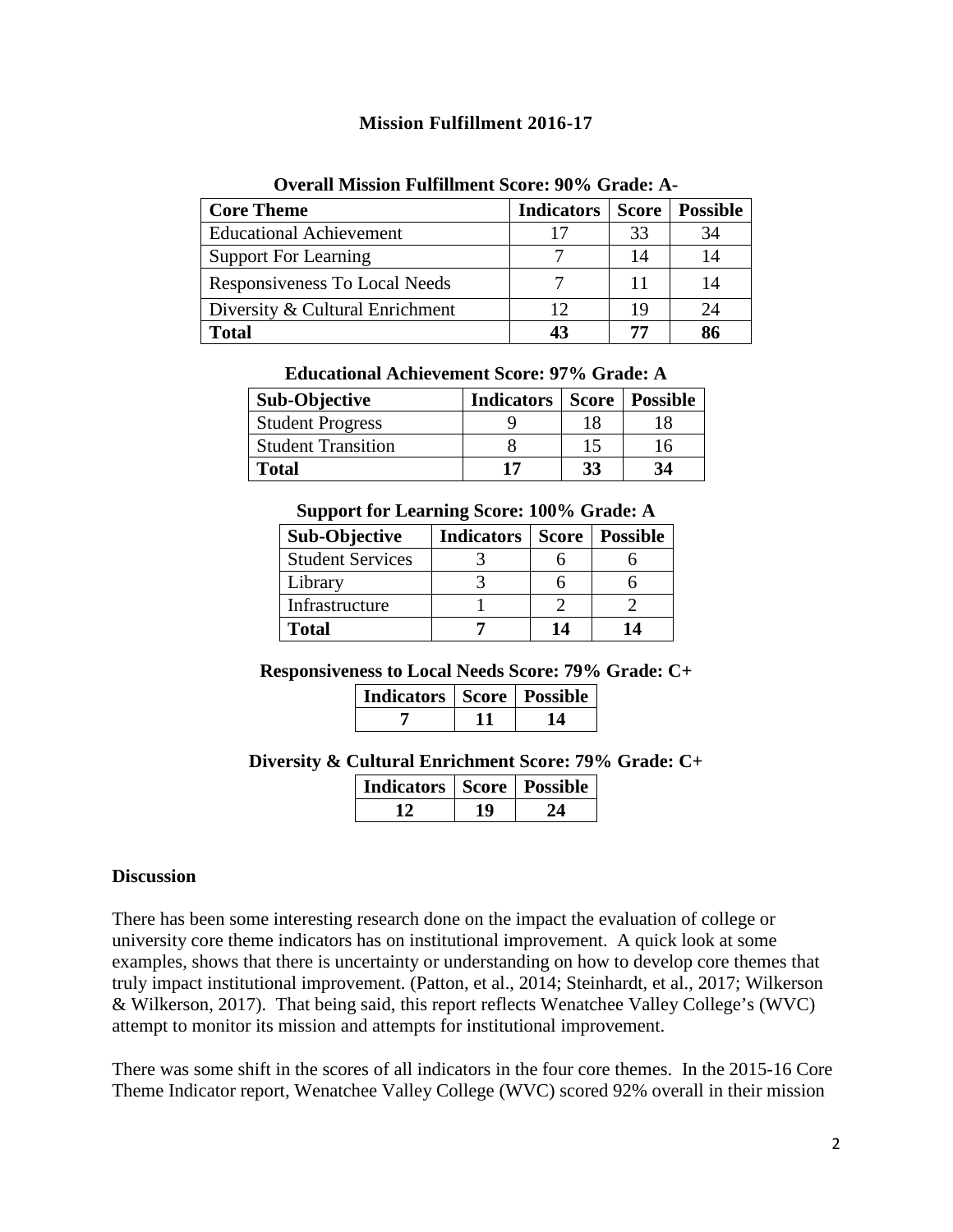fulfillment rating. This compares to WVC's score of 90% overall for the 2016-17 academic year. The downward shift is mostly a reflection in a softening in enrollments due to a stronger economy and lower unemployment rates locally, statewide and nationally. This trend has negatively impacted continuing education and workforce education enrollments. The expectation is that these indicators will continue to see downward pressure in the coming year.

At the same time, there were some indicators that saw improvement from last year. The number of students of color receiving one-year certificates came closer to reflecting the college's student and community population. Also, while not changing indicator scores, there was strong improvement in student satisfaction with the services and support they received, as reflected in the 2017 Graduation Survey.

This year's report is a second iteration of the grading system adopted last year. When looking at the summary tables above, it should be clear that the grades follow basic traditional academic grading guidelines. Under this type of grading system, an easy evaluation can be made for mission fulfillment, with any score at the C grade level or above considered meeting the college's mission. This should allow the college to easily represent how well the college is doing in the key areas it monitors to measure institutional effectiveness and mission fulfillment. Also, it allows for quick comparison of past grades to look for improvement and sustained effort.

|                                    | 2012-13 | 2013-14 | 2014-15 | 2015-16 | 2016-17 |
|------------------------------------|---------|---------|---------|---------|---------|
| <b>Mission Fulfillment Percent</b> | 78%     | 93%     | 94%     | 92%     | 90%     |
| <b>Institutional Grade</b>         |         |         | A-      | А-      | А-      |

The 2012-13 academic year was the first year that actual scoring was assigned to individual indicators. Also, in that academic year report, there was no cumulative score given; only scoring individual indicators. The benchmarks that were applied for that reporting year were very tight. A less restrictive scoring structure was applied in subsequent years, which allowed for ongoing monitoring of the college, but allowed the college to make reasonable improvement over time without resorting to drastic action. Still, in consideration of continued strong scores in the current indicator set, pushing the indicator benchmark upward might be in order. However, this process would be best left until late spring of 2019, after completing the college's year-seven accreditation cycle and entering our year-one review of mission, core themes and indicators of success.

With all of this in mind, WVC is doing well in meeting its core theme indicators at the current level of benchmarks. The college met or exceeded the benchmark of 37 of the indicators, was approaching its benchmark in three indicators and failed to meet the benchmark in three indicators. The college is having success in meeting its mission.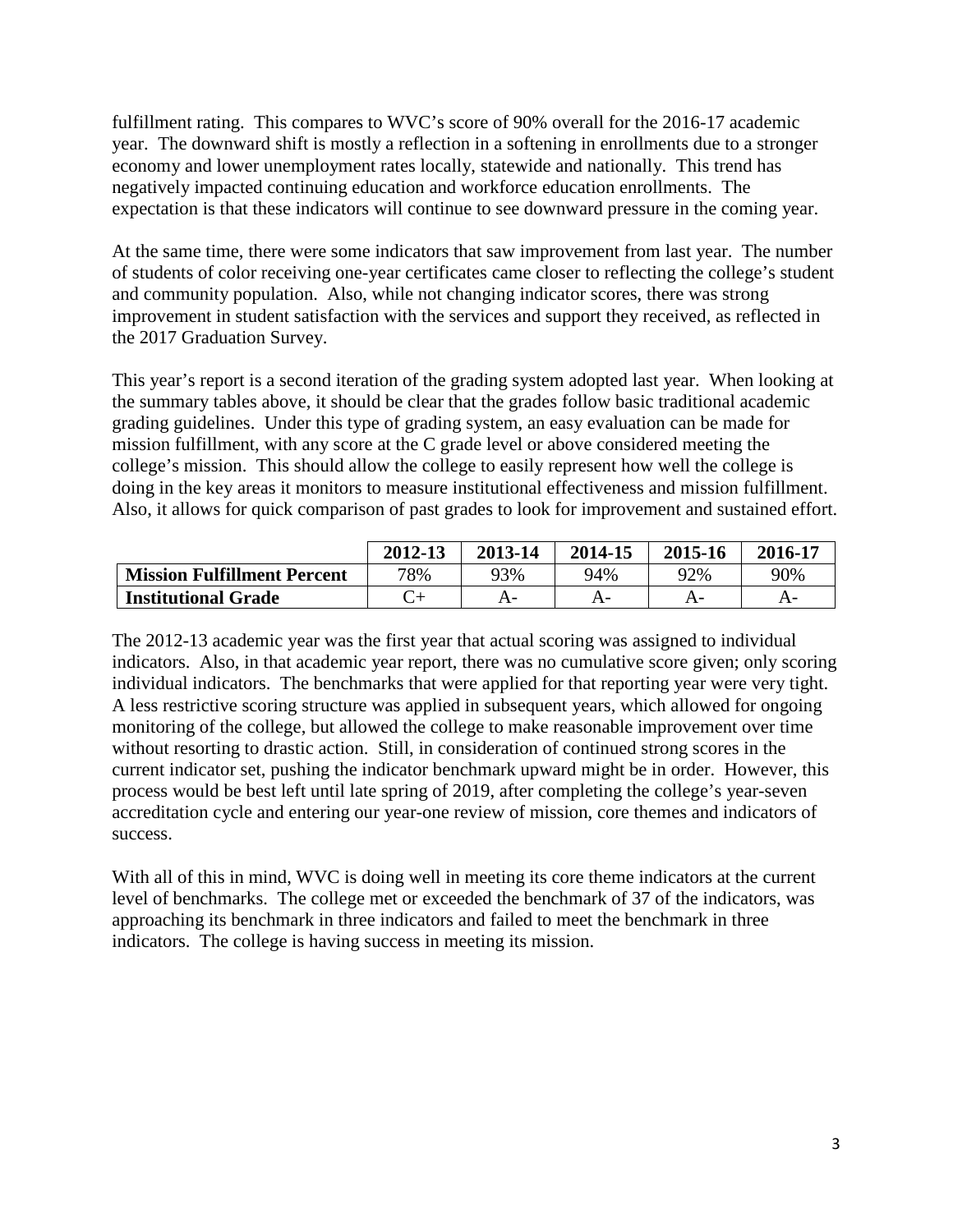# **Educational Achievement Scorecard**

Objective: Students will achieve their goals for education and employment through preparation for successful transfer to the baccalaureate level, development of the professional/technical expertise for successful entry into the workforce, or proficiency in college readiness skills needed to pursue goals for further education and employment.

| Quantitative                                                     | <b>Benchmark for Expected</b>                                                  | <b>Current Data</b>           | <b>Result</b> |
|------------------------------------------------------------------|--------------------------------------------------------------------------------|-------------------------------|---------------|
| <b>Measures</b>                                                  | <b>Performance</b>                                                             |                               |               |
| Retention                                                        | Transfer students: Fall to fall<br>retention rate between 53% and<br>61%       | Fall 2016 to Fall 2017<br>64% |               |
|                                                                  | Workforce students: Fall to fall<br>retention rate between 40% and<br>56%      | Fall 2016 to Fall 2017<br>59% |               |
|                                                                  | Developmental students: Fall to fall<br>retention rate between 42% and<br>55%  | Fall 2016 to Fall 2017<br>52% |               |
|                                                                  | Basic skills students: Fall to spring<br>retention rate between 19% and<br>28% | Fall 2016 to Spring 2017 32%  |               |
| Student achievement                                              | Transfer students: Point earned rate<br>between 64% and 73%                    | Fall 2015 entering cohort 76% |               |
| point: $1st 15$ credits                                          | Workforce students: Point earned<br>rate between 57% and 77%                   | Fall 2015 entering cohort 63% |               |
| in first year                                                    | Developmental students: Point<br>earned rate between 56% and 67%               | Fall 2016 entering cohort 61% |               |
| Completion within<br><b>IPEDS</b> standard of                    | Transfer students: Completion rate<br>between 22% and 26%                      | Fall 2013 entering cohort 30% |               |
| 150% time (3 years)<br>for degree, 1.5 years<br>for certificate) | Workforce students: Completion<br>rate between 20% and 54%                     | Fall 2013 entering cohort 23% |               |

**Student Progress Indicators**

## **Student Transition Indicators**

| Quantitative                                                                              | <b>Benchmark for Expected</b>       | <b>Current Data</b>             | <b>Result</b> |
|-------------------------------------------------------------------------------------------|-------------------------------------|---------------------------------|---------------|
| <b>Measures</b>                                                                           | <b>Performance</b>                  |                                 |               |
| Enrollment/completi                                                                       | Transfer students: Percentage of    | 510 graduates in 2012-13;       |               |
| on at 4-year                                                                              | students earning a degree within    | $41\%$ (209) earned awards      |               |
| institution<br>four years after completing AAS                                            |                                     | through spring 2017             |               |
|                                                                                           | between 42% and 46%                 |                                 |               |
|                                                                                           | Workforce students: employment      | Students who left WVC in        |               |
| Employment                                                                                | rate between 79% and 86% for        | 2014-15: 82.8% employment       |               |
|                                                                                           | students leaving WVC with at least  |                                 |               |
|                                                                                           | 45 credits and GPA of 2.0 or higher |                                 |               |
| Transition to college<br>Former ABE students: enrollment                                  |                                     | $2016-17:21\%$ of students took |               |
| $=$ Result is below target<br>$=$ Result meets target<br>$=$ Result is approaching target |                                     |                                 |               |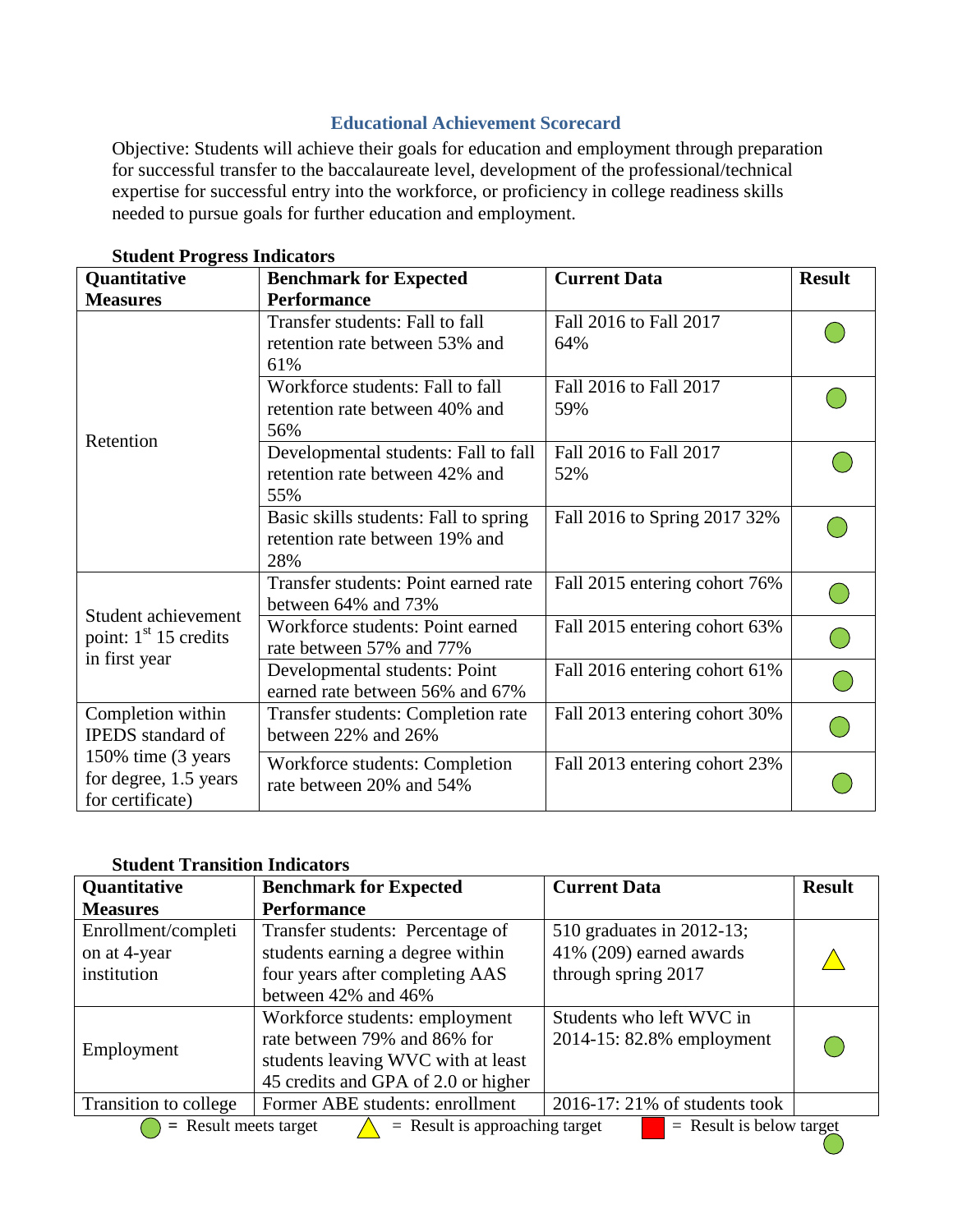|                               | rate in developmental or college-<br>level courses for students in BAEd<br>level 4 or GED prep will be at 20 to<br>24%. | a college level course.                                                                                                               |  |
|-------------------------------|-------------------------------------------------------------------------------------------------------------------------|---------------------------------------------------------------------------------------------------------------------------------------|--|
|                               | Core abilities: students' self-                                                                                         | Spring 2013 student survey:<br>average 4.42 (5 point scale)<br>for student experience<br>questions. (No new student<br>survey since.) |  |
| <b>Student Surveys</b>        | assessment is "Agree" or better;<br>Average rating on Instruction items<br>is "satisfactory" or better                  | 2016-17 graduate surveys:<br>average 4.39 (5 point scale) on<br>core abilities;                                                       |  |
|                               |                                                                                                                         | 2016-17 graduate surveys<br>average 3.49 (4 point scale) on<br>satisfaction with instruction                                          |  |
| <b>External Certification</b> | 100% of programs with external                                                                                          | Pass rates:<br>Nursing – RN: $90\%$ (2016)<br>Nursing – LPN: 100% (2016)                                                              |  |
|                               | exams meeting pass rate targets                                                                                         | Radiologic Tech (2016) 100%<br>Medical Lab Tech (2016)<br>100%                                                                        |  |

## **Discussion**

The set of Educational Achievement core theme indicators remains very close to levels reported in the 2015-16 report. The only notable change came in the area of the estimated employment rate for workforce students after a year of leaving WVC. This moved up in 2015-16 to 77% of students finding employment, the up to 83% in 2016-17, which represents a high point since the start of the recession in 2009.

| $\mathbf{m}$           |         |     |                             |     |         |  |  |  |
|------------------------|---------|-----|-----------------------------|-----|---------|--|--|--|
|                        | 2012-13 |     | 2013-14   2014-15   2015-16 |     | 2016-17 |  |  |  |
| <b>Est. Employment</b> | 79%     | 75% | 75%                         | 77% | 83%     |  |  |  |

## **Employment After Leaving WVC**

An indicator, that has changed, over the five reporting years, examines the number of students who earned 15 credits in their first year at WVC. This indicator is measured by looking at the Student Achievement Indicator (SAI) for students in a given cohort year. For workforce students, this indicator has shown continued progress over the years, moving from 29% of students earning 15 credits in their first year in the 2012-13 reporting year, to 71% of workforce students in the 2015-16 reporting year and a slight slide in 2016-17 to 63%. This moved the college from a red indicator, or zero point rating, to a green indicator in 2013-14, which has stayed green even though the benchmark was raised in the 2016-17 reporting year.

On a similar note, the percentage of transfer oriented students earing the 15 credit SAI point has fluctuated a great deal over the years, but has shown a slow progressive trend upwards. In 2016-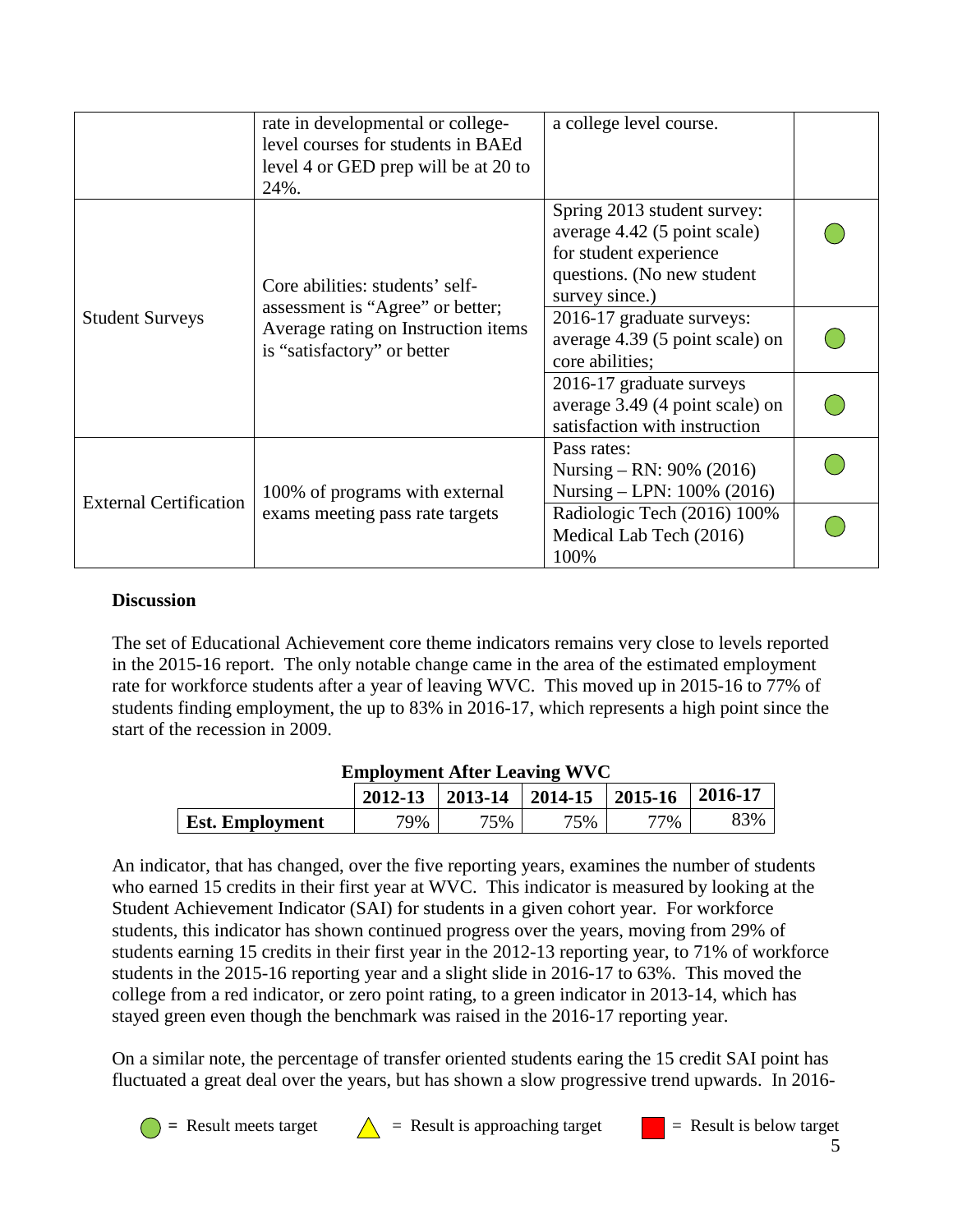17, almost 76% of students earned this point. This is an a historic high mark for transfer students earning the SAI point.

It should be noted that there was one additional indicator this year, as BAEd student tracking has remained sufficiently steady over the last three years to set a baseline score. In 2016-17, WVC did slightly better than the expected 20% of students having taken level 4 BAEd course work enrolling in college level courses the following year.

| Workforce Students Earning 15 Credits in 1 <sup>34</sup> Year (SAI) |     |     |     |     |     |  |  |
|---------------------------------------------------------------------|-----|-----|-----|-----|-----|--|--|
| $\vert$ 2012-13   2013-14   2014-15   2015-16   2016-17             |     |     |     |     |     |  |  |
| <b>Earned 15 credits SAI Point</b>                                  | 29% | 57% | 62% | 71% | 63% |  |  |

 $\mathbf{A} = \mathbf{A}$  **We can be set when** 

Some indicators have remained relatively static over the four reporting years. For example, most of the student retention levels have remained stable over the past four or more years, earning a green indicator, or two points, each year. This grade remained stable even though the benchmark was moved slightly higher in 2014-15. A stable level of success has been seen in the college's external certifications, where in all years, 95% or more of students have passed external certification exams. In most years, at least two of the four areas that have these certifications have had all of their students earning certification. This indicator has remained green and the benchmark for success has needed no modification from its high level for success.

The high level of success in these indicators may suggest that when doing our review of the indicators that that these indicators benchmarks be moved higher or possibly focusing attention to other indicators of success.

One area of future concern will be measuring student transfer and completion rates at four-year institutions. The reason for this is due to Washington's regional and research universities are not currently reporting these data to external agencies other than directly to the Office of Financial Management. It has been promised that the Educational Research and Data Center (ERDC) will begin taking charge of these data and reporting these data in 2018.

Changes in basic adult education, in both the state of Washington and nationally, continues to impact data and reporting on indicators. In addition, shrinking enrollments state wide are impacting finalization of reporting indicators for these programs. For that reason, for a third year, no target data was set or collected for the indicator. It is anticipated that in 2017-18 the state will finalize reporting standards for these programs.

In a similar area of concern, there has been limited survey work done for the indicators in the Education Achievement core theme and for the other themes as well. The last full student survey was conducted in 2013. The goal is to conduct an online survey of students, in spring quarter of 2018, followed by a nationally normed student survey in the 2018-19 year to get more up-to-date and accurate student measures.

Even with these difficulties, it is clear that WVC is being relatively successful in meeting the indicators and benchmarks for the Educational Achievement core theme. Of the 16 indicators, WVC met or exceeded its benchmark in all indicators.



 $\bigcap$  = Result meets target  $\bigcap$  = Result is approaching target  $\bigcap$  = Result is below target

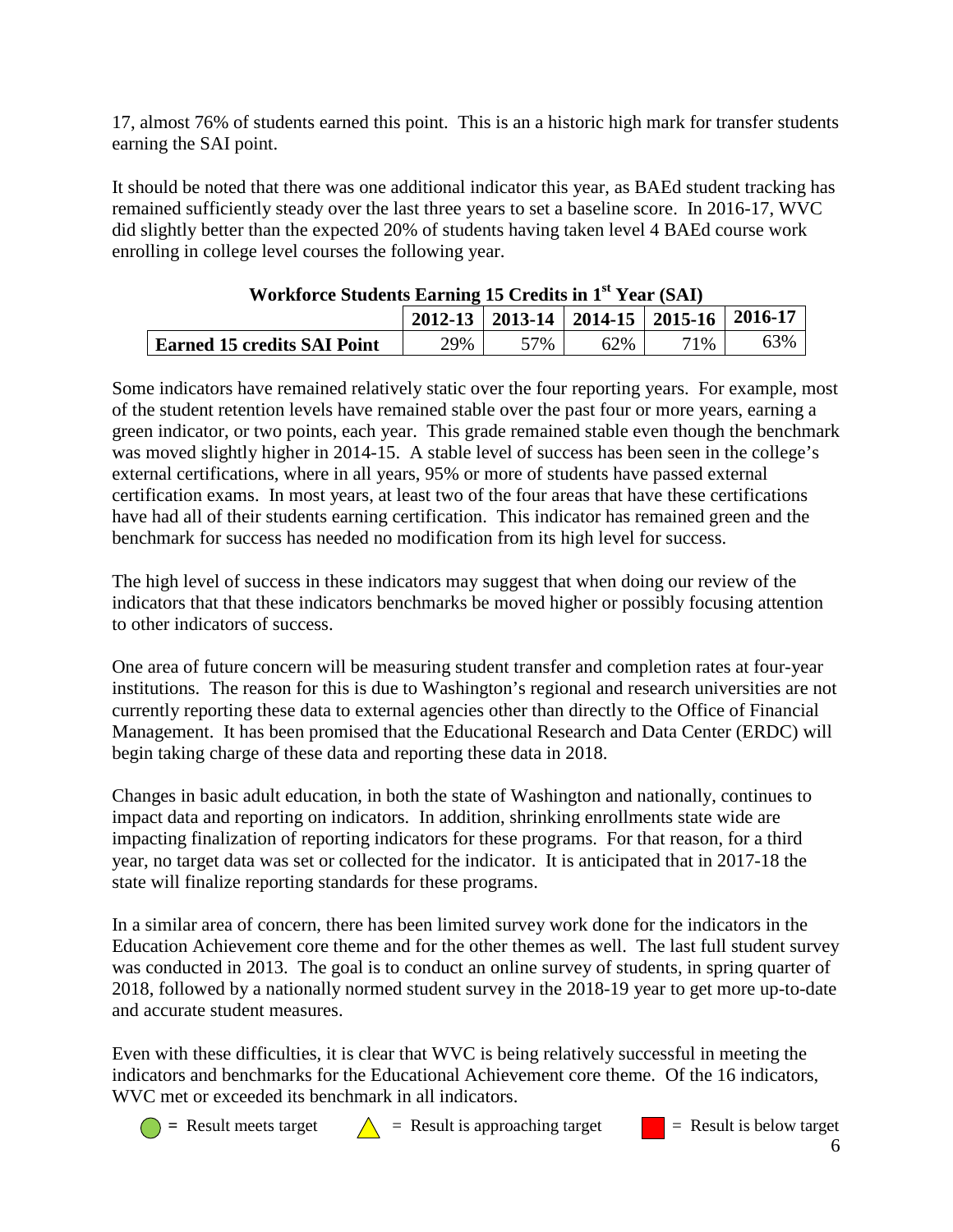## **Support for Learning Scorecard**

Objective: WVC's non-instructional programs and services will support students' attainment of their educational goals and promote access to all of the college's educational opportunities.

| Quantitative                                                                                                      | <b>Benchmark for Expected</b>                                                                                                                            | <b>Current Data</b>                                                                                                                                                                                                                                                                                                                                                                                                                                                 | <b>Result</b> |
|-------------------------------------------------------------------------------------------------------------------|----------------------------------------------------------------------------------------------------------------------------------------------------------|---------------------------------------------------------------------------------------------------------------------------------------------------------------------------------------------------------------------------------------------------------------------------------------------------------------------------------------------------------------------------------------------------------------------------------------------------------------------|---------------|
| <b>Measures</b><br>Relationship of<br>student development<br>services to student<br>progress/learning<br>outcomes | <b>Performance</b><br>Retention and completion<br>for CAMP, Opportunity<br>Grant, and Perkins<br>participants; retention for<br>advising center contacts | CAMP 2016-17: $1^{\text{st}}$ year<br>retention 92%; retention into $2nd$<br>year 84%<br>Opportunity Grant 2015-16:<br>94% of students served retained<br>or completed<br>MESA: Received grant in Fall<br>2017. Will report first data next<br>year.<br>Perkins 2015-16: 138% of<br>completions target; 122% of<br>retention/transfer target<br><b>Completion Coach: students</b><br>contacted had 73% fall to winter<br>retention, 64% fall to spring<br>retention |               |
| Student satisfaction<br>with services                                                                             | "Satisfactory" or better on<br>graduation                                                                                                                | Spring 2013 student survey:<br>average 3.62 (5-point scale) for<br>student support questions (No<br>new data)                                                                                                                                                                                                                                                                                                                                                       |               |
|                                                                                                                   | survey/CCSSE/student<br>survey                                                                                                                           | 2016-17 graduate survey:<br>average 3.49 rating (4-point<br>scale) on satisfaction with<br>services                                                                                                                                                                                                                                                                                                                                                                 |               |

# **Student Services Support**



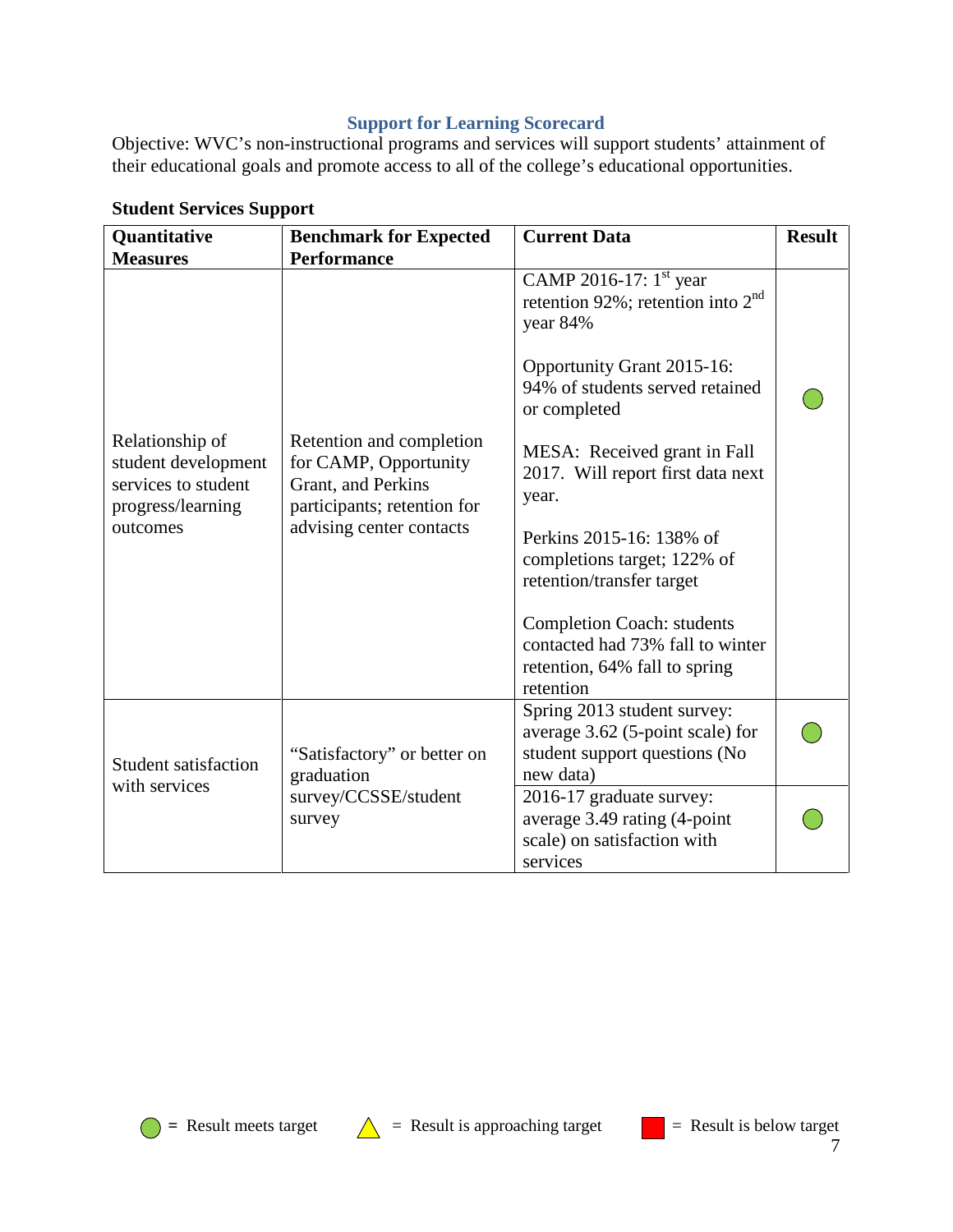# **Library Support**

| Quantitative                                          | <b>Benchmark for Expected</b>                          | <b>Current Data</b>                                                                                                                                                                                                                            | <b>Result</b> |
|-------------------------------------------------------|--------------------------------------------------------|------------------------------------------------------------------------------------------------------------------------------------------------------------------------------------------------------------------------------------------------|---------------|
| <b>Measures</b>                                       | <b>Performance</b>                                     |                                                                                                                                                                                                                                                |               |
| Support for student<br>learning and core<br>abilities | "Satisfactory" or better on<br>biennial student survey | Spring 2013 student survey:<br>average 3.99 on library/website<br>support (5 point scale) (No new<br>data)<br>2013 Library survey: Average<br>rating 4.5 or better (5 point scale)<br>of staff expertise,<br>professionalism, availability (No |               |
|                                                       |                                                        | new data)                                                                                                                                                                                                                                      |               |
|                                                       |                                                        | 2016-17 graduate survey :                                                                                                                                                                                                                      |               |
|                                                       |                                                        | Average rating of 3.62 (4 point                                                                                                                                                                                                                |               |
|                                                       |                                                        | scale)                                                                                                                                                                                                                                         |               |

## **Infrastructure Support**

| Quantitative<br><b>Measures</b>                                            | <b>Benchmark for Expected</b><br><b>Performance</b>                         | <b>Current Data</b>                                                                                                                                                | <b>Result</b> |
|----------------------------------------------------------------------------|-----------------------------------------------------------------------------|--------------------------------------------------------------------------------------------------------------------------------------------------------------------|---------------|
| Sufficiency of<br>facilities, technology<br>to support student<br>learning | Staff and student surveys –<br>average response<br>"satisfactory" or better | 2017 capital building process for<br>PRR process and 2016-17<br>graduate survey showed student<br>satisfaction with facilities, but<br>indicated some areas of the |               |
|                                                                            |                                                                             | college that need improvement.                                                                                                                                     |               |

# **Discussion**

No other core theme is impacted more by the lack of student survey data, than the Support for Learning core theme. Of the seven indicators in this core theme, three are impacted to some degree by the lack of student survey data. As mentioned above, it is hoped in the spring of 2018 a student survey will be conducted to collect data support to inform these indicators. Also, in the spring of 2019, it is hoped that the college will conduct a nationally normed student survey.

Retention rates for various student support programs have remained high over the years. For example, the CAMP and Opportunity Grant programs have shown strong retention rates over the reporting years. The college continues to meet Perkins targets for enrollment and completion of non-traditional students. Also, the new completion coach instituted through the college's Title III federal grant has shown continued success in reaching students who might have stopped out due to encountering barriers in meeting their educational goals.



 $\bigcirc$  = Result meets target  $\bigwedge$  = Result is approaching target  $\bigcirc$  = Result is below target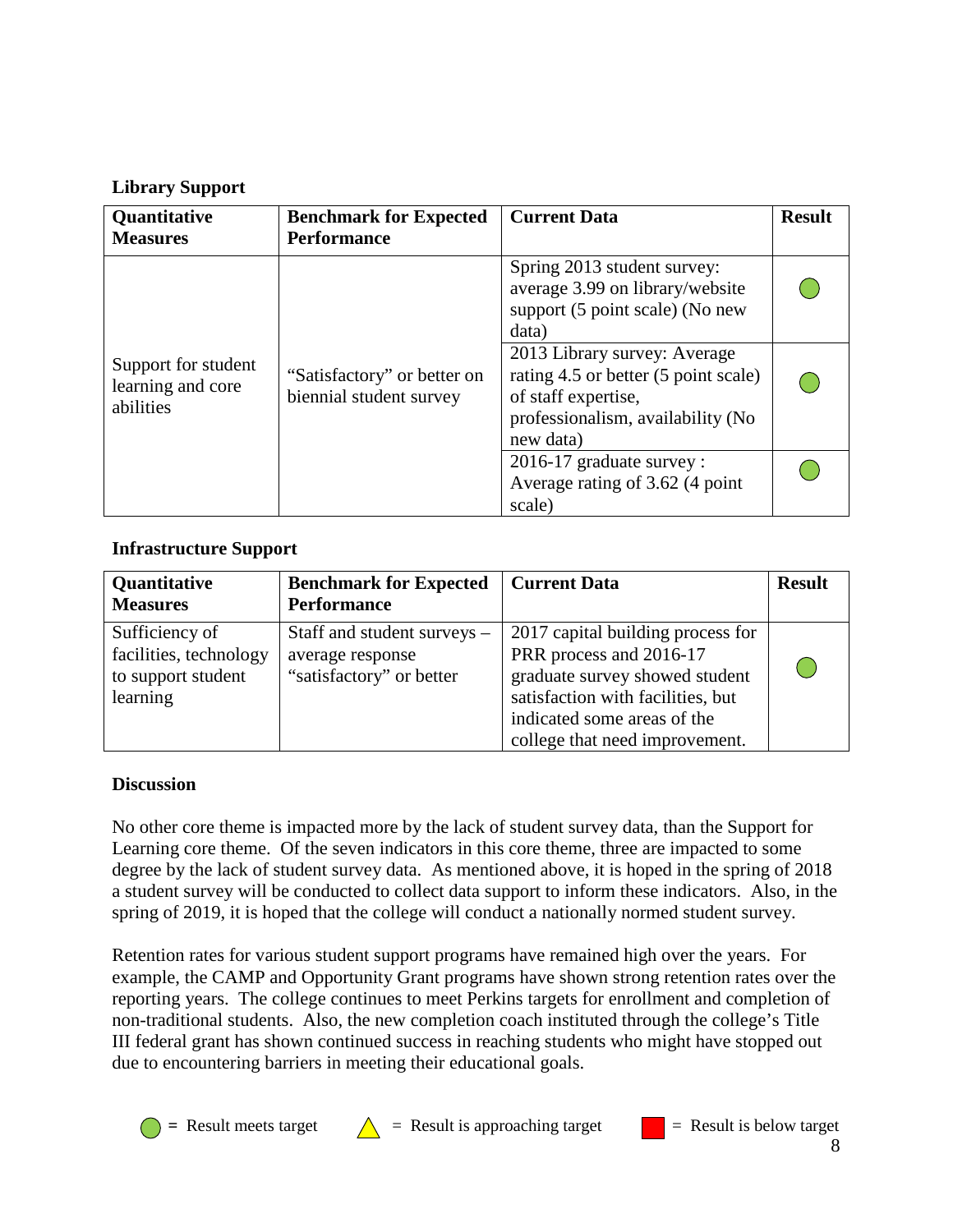|                            | 2012-13 | 2013-14 | 2014-15 | 2015-16 | 2016-17 |
|----------------------------|---------|---------|---------|---------|---------|
| <b>CAMP</b> Retention Rate | 82%     |         | 85%     | 81%     | 84%     |
| Opportunity Grant          |         | 92%     | 96%     | 97%     | 94%     |

#### **Support Program Retention Rates**

In two of the indicators, the WVC Graduation Survey was used to provide data on student overall satisfaction with the general student services and library support. This survey is given to all students who earn a certificate or degree in an academic year. This year, general student services received a 3.49 average response rating on a four-point scale. Library services received a 3.62 average response rating. This shows strong student satisfaction with the services they are provided.

The Support For Learning core theme continues to meet all of its benchmarks, though there are issues in survey data not being readily available to adequately evaluate all of the indicators. However, the most recent graduate survey data indicates that the college is working to help students succeed in their learning and educational goals.

Recent studies have shown that resources allocated to student services have significant impacts on student retention (Gansemer-Topf, et al., 2017). With this core theme and its indicators aimed at supporting learning, WVC demonstrates another facet of supporting student success and engagement that leads to students meeting their educational goals and WVC's continued effectiveness.





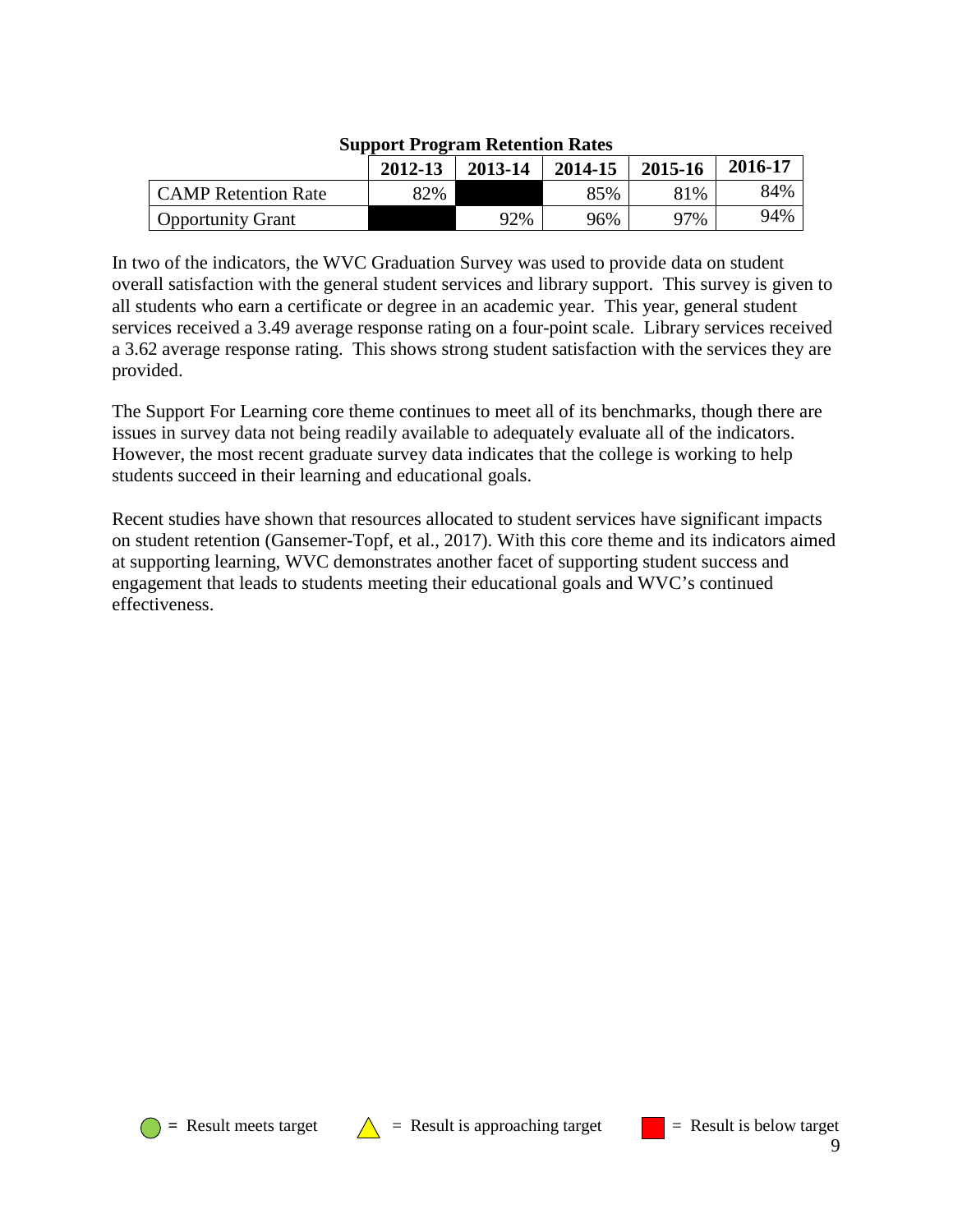# **Responsiveness to Local Needs Scorecard**

Objectives: WVC's degrees, programs, courses and services will be responsive to local demand and community needs. WVC will actively seek community input through its foundations, advisory committees, and collaboration with external organizations.

|                                           | Quantitative                                                                                                     | <b>Benchmark for Expected</b><br><b>Performance</b>                                                                                                | <b>Current Data</b>                                                                                                       | <b>Result</b>                                             |
|-------------------------------------------|------------------------------------------------------------------------------------------------------------------|----------------------------------------------------------------------------------------------------------------------------------------------------|---------------------------------------------------------------------------------------------------------------------------|-----------------------------------------------------------|
| <b>Indicators</b>                         | <b>Measures</b><br><b>FTE</b><br>Enrollments                                                                     | State FTE allocation -<br>meet or exceed                                                                                                           | 2,548 FTEs in<br>2016-17 is 98% of<br>state allocation                                                                    |                                                           |
|                                           | <b>State FTEs</b><br>generated:                                                                                  | Monitoring only                                                                                                                                    | <b>Transfer: 1,726</b><br>Workforce: 948<br>Developmental:<br>275<br><b>BAEd: 250</b>                                     |                                                           |
| Resource                                  | Headcounts:                                                                                                      | Continuing Ed: 1388 to<br>2110                                                                                                                     | Continuing Ed:<br>1048                                                                                                    |                                                           |
| Allocation                                |                                                                                                                  | Running Start: 318 to 522                                                                                                                          | Running Start: 710                                                                                                        |                                                           |
| Related to<br>Demand and<br>Participation | Local HS<br>graduate<br>capture<br>(enrollment)<br>rate                                                          | District HS capture fate<br>between 25% and 40%.                                                                                                   | Overall estimated<br>district enrollment<br>rate: 36.1%                                                                   |                                                           |
|                                           | Small HS                                                                                                         | Percentage of Running<br><b>Start enrollment at Omak</b><br>campus: between 8% and<br>13%                                                          | 2015-16: 18%                                                                                                              |                                                           |
|                                           | outreach                                                                                                         | Avg. number of RS<br>students from smaller high<br>schools: between 141 and<br>163                                                                 | 2015-16: 313                                                                                                              |                                                           |
| Industry<br>Relations                     | Contract and<br>Data is too volatile to<br>employer-<br>generate a benchmark at<br>based training<br>this point. |                                                                                                                                                    | 172 individuals                                                                                                           | Two<br>years ago<br>221<br>students,<br>last year<br>181. |
| Economic<br>Development                   | Economic<br>Impact                                                                                               | Return for students,<br>taxpayers, society<br>WVC contribution to<br>regional economic activity<br>Depending on approach<br>\$120 to \$160 million | <b>EMSI ROI</b><br>economic impact<br>study $(2012)$<br>\$152.8m<br>Rollover estimate<br>$(2016-17)$ of \$105<br>million. |                                                           |

**Discussion**



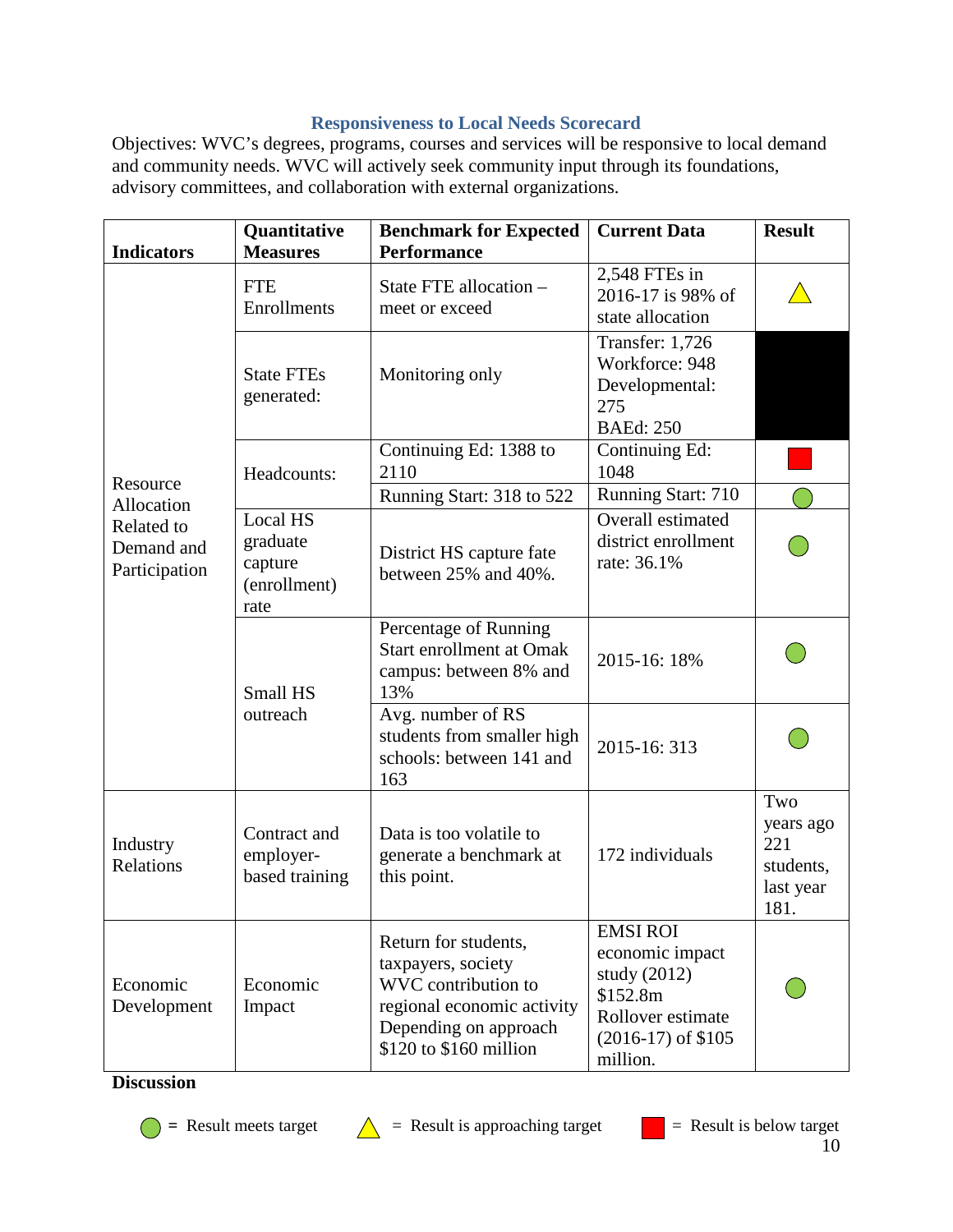Most of the indicators are centered on measuring WVC's ability to provide access to the college's service district and the resulting economic impact that service provides back to the community. Six of the seven indicators met or exceeded the set benchmarks. Unfortunately, while enrollments stayed essentially the same to the 2015-16 academic year, relative to our basic allocation WVC dipped below the 100% mark. This relative decline is met by a sharp increase in Running Start enrollments.

|                                       | 2012-13 | 2013-14 | 2014-15 | 2015-16 | 2016-17 |  |
|---------------------------------------|---------|---------|---------|---------|---------|--|
| <b>Annualized State-Supported FTE</b> | 2779    | 2737    | 2558    | 2531    | 2548    |  |
| % of State Allocation                 | 110%    | 109%    | 101\%   | 101%    | 98%     |  |

**WVC Enrollments Relative To State Allocation**

In the 2016-17 academic year, the college served 2,548 state-supported student annualized FTE. This was 51 FTE (2%) under the allocated 2,598 FTE to WVC by the state. Some of the small decline has its roots of a changed allocation model in the 2016-17 academic year. Also, state=wide, Washington's community and technical colleges saw a decrease in overall enrollments. This impacted the balance to the allocation model, with most college's see a small increase of FTE allocation 2016-17 allocation, those allocations will adjust to a three year average.

Outside of the state supported enrollments, the college continued to serve significant types of contract related students. Most common of these types of students are those in Running Start. Running start enrollment has increased 49% over the last five years. This growth will continue



into the 2017-18 academic year. Then, due to a slight decrease of high school students in the district in their junior and senior years, there will be a few years of flat growth in Running Start. Tech prep and outer state supported contract enrollments remained fairly stable in 2016-17. However,

continuing education saw a marked drop in enrollments. These enrollments are highly sensitive to economic factors, with the current favorable employment climate, it was probable that WVC would see a decline in continuing education that will continue until the next labor slowdown.

We are in the second year of measuring the percentage of district high school graduates who subsequently attend WVC in the following academic year. These data have been collected and provided to the public by the ERDC for the last five years. WVC can expect to capture at least 25% of the local graduating class. For the 2015-16 high school class, WVC captured 38% of students.

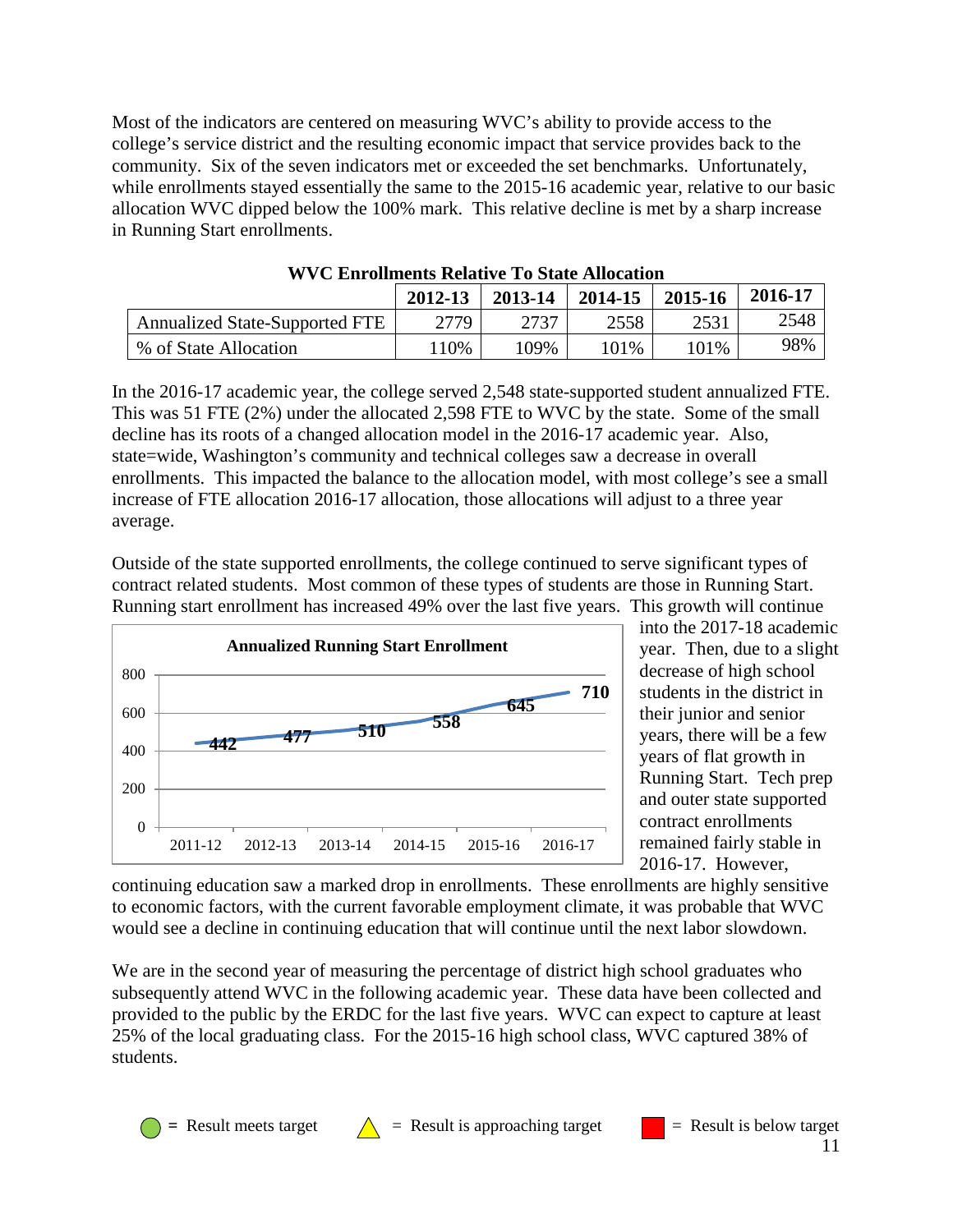# **Diversity and Cultural Enrichment Scorecard**

Objectives: Students and staff will be supported by practices and policies that create an inclusive environment for learning and work. The college community and residents of District 15 will have opportunities to experience diverse and multiculturally rich perspectives through curriculum, educational programs, and special events.

|                          | Quantitativ                                   | <b>Benchmark for Expected</b>                                                                                                                       |                                                                                                                                                                                  |               |  |
|--------------------------|-----------------------------------------------|-----------------------------------------------------------------------------------------------------------------------------------------------------|----------------------------------------------------------------------------------------------------------------------------------------------------------------------------------|---------------|--|
| <b>Indicators</b>        | e Measures                                    | <b>Performance</b>                                                                                                                                  | <b>Current Data</b>                                                                                                                                                              | <b>Result</b> |  |
| Inclusive<br>Environment | Student and<br>staff<br>surveys               | "Satisfactory" or better on<br>items related to<br>inclusiveness of college<br>environment                                                          | Spring 2013 student survey<br>and winter 2015 staff<br>survey: all items with<br>ratings at "satisfactory" or<br>better<br>(No new data)                                         |               |  |
|                          | Student and                                   | Targets based on<br>demographics in district<br>population:<br>Students - Hispanic:<br>20.2% to 22.3%<br>Students - Native<br>American 3.3% to 3.5% | <b>Fall 2016</b><br><b>Wenatchee Students: 40%</b><br>Hispanic<br><b>Omak Students: 13% Native</b><br>American<br><b>Total Students of Color:</b><br>51%<br>Fall 2016 Staff: 15% |               |  |
|                          | staff<br>demographi<br>$\mathbf{c}\mathbf{s}$ | Staff targets based on<br>student demographics                                                                                                      | Hispanic<br>1% Native American<br>Total Staff of Color: 20%                                                                                                                      |               |  |
|                          |                                               | Perkins: gender<br>distribution in workforce<br>programs targets                                                                                    | 2016-17: 19.4% of<br>enrollments (118% of<br>target), $15.5\%$ of<br>completions (129% of<br>target) are nontraditional<br>gender                                                |               |  |
|                          |                                               |                                                                                                                                                     | Associate degree s - 720<br>completions: White 59%,<br>Native American 3%,<br>Hispanic 28%                                                                                       |               |  |
|                          | Success of<br>underserved                     | Reduce achievement gaps:<br>2016-17 IPEDS<br>completions report:                                                                                    | Workforce 1-year certificate<br>$-172$ completions: White<br>60%, Native American 2%,<br>Hispanic 37%                                                                            |               |  |
|                          | groups                                        |                                                                                                                                                     | Workforce short certificates<br>$-445$ completions: White<br>23%, Hispanic 72%, Native<br>American 2%                                                                            |               |  |
|                          |                                               | Reduce achievement gaps:<br><b>SAI Fall ATD database</b><br>for transition to college.                                                              | Measures for this indicator<br>are changing. Will need to<br>develop new data.                                                                                                   |               |  |



 $\bigcirc$  = Result meets target  $\bigwedge$  = Result is approaching target  $\bigcirc$  = Result is below target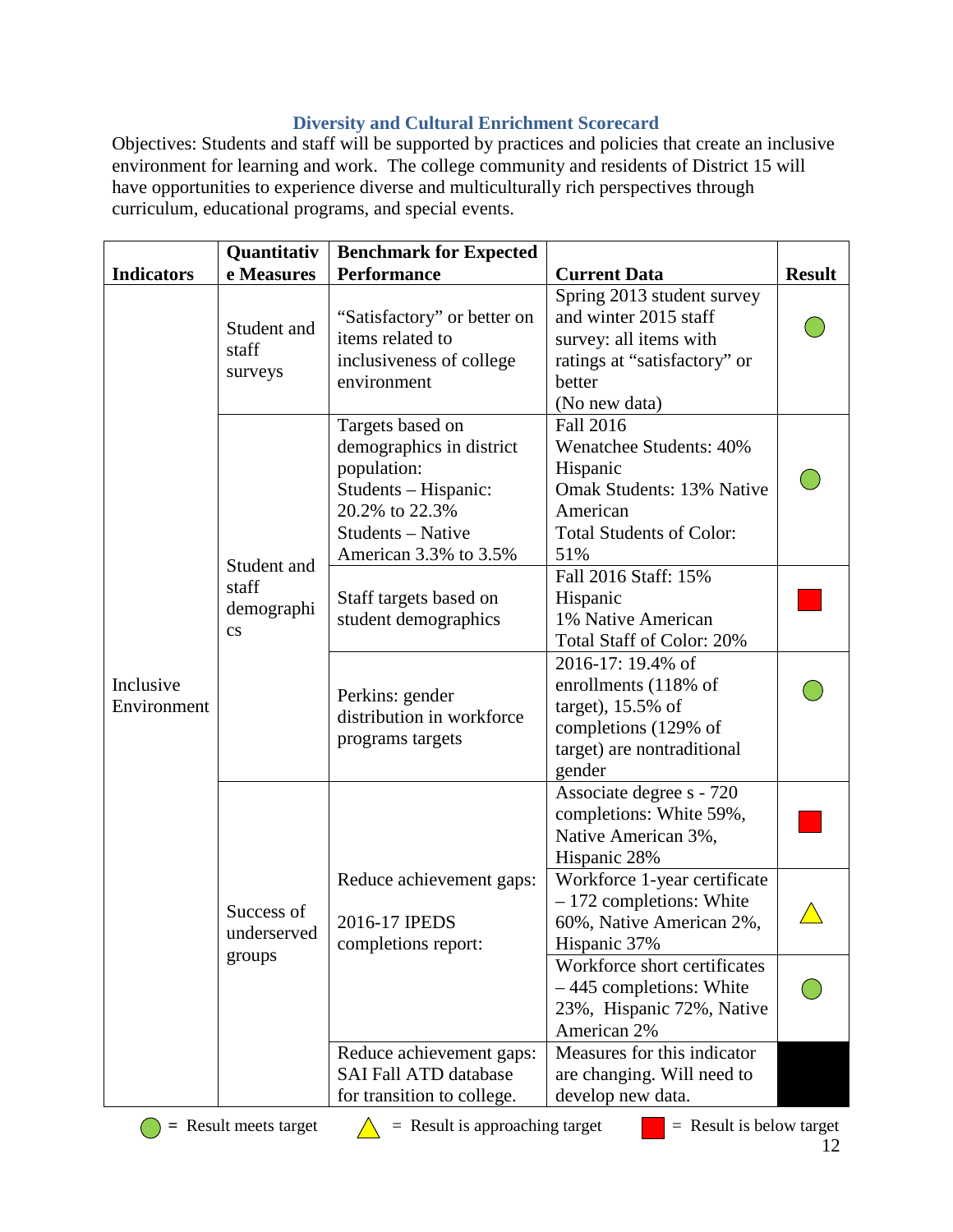| Events for<br>students and<br>Cultural<br>the<br>Perspectives<br>community |                                       | Athletics: 62 to 66<br>events/year                   | $2016 - 17$ :<br>Athletics: 86 events     |                  |
|----------------------------------------------------------------------------|---------------------------------------|------------------------------------------------------|-------------------------------------------|------------------|
|                                                                            |                                       | <b>Community Engagement:</b><br>19 to 30 events/year | <b>Community Engagement:</b><br>30 events |                  |
|                                                                            | Cultural: 8 to 23<br>events/year      | Cultural: 11 events                                  |                                           |                  |
|                                                                            | Entertainment: 6 to 15<br>events/year |                                                      | Entertainment: 6 events                   |                  |
|                                                                            |                                       |                                                      | Social: 5 to 15 events/year               | Social: 6 events |

### **Discussion**

A primary goal of WVC is to be able to match the diversity of its district to the diversity of the college's student and staff population. Research on the cognitive impact of students interacting with a diverse education environment shows that diversity improves student outcomes (Gunn, et al., 2002) In 2016, the district was 30% Latino and 35% of color. In Okanogan County the population was 11% Native American (EMSI, 2017). In all three categories, WVC student population exceeded this diversity mix and has done so in reporting years for the college's indicators.

**Diversity of WVC Students**

|                                      | 2012-13 | 2013-14 | 2014-15 | 2015-16 | 2016-17 |
|--------------------------------------|---------|---------|---------|---------|---------|
| <b>Wenatchee Percent Hispanic</b>    | 35%     | 35%     | 36%     | 37%     | 40%     |
| <b>Omack Percent Native American</b> | $13\%$  | 13%     | 12%     | $12\%$  | 13%     |
| <b>Percent Students of Color</b>     | 47%     | 47%     | 48%     | 49%     | 51%     |

WVC has not yet managed to keep up with its district or student diversity. Over the last six years, the percentage of all WVC employees of color has shifted up 4% from fall quarter of



2011. Faculty has increased their percentage of minorities to about 16%, an improvement of 6% over the same five year time frame. Focusing further on the college's Latino make up, the college has moved up from being 12% Latino in staff make up, to 15% Latino. Native American make up of college employees remains at

about 1% of all staff and faculty. For this gap in diversity of employees of at WVC, the

 $\bigcirc$  = Result meets target  $\bigwedge$  = Result is approaching target  $\bigcirc$  = Result is below target 13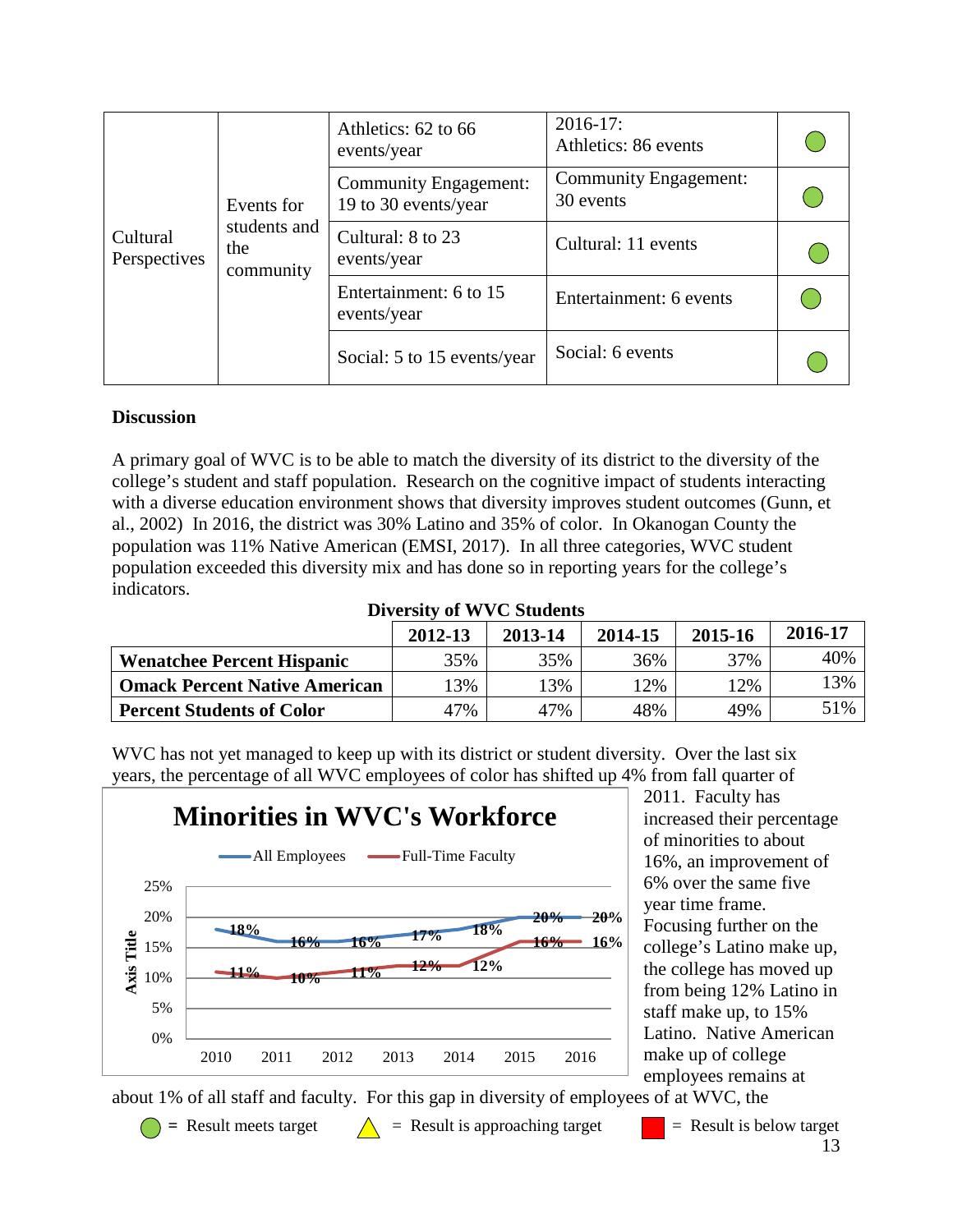college's indicator in this area is deemed to be red and receives no points towards mission fulfillment.

At the same time WVC's student community becomes more diverse, students of color are still experiencing a gap in college achievement in two-year degree attainment and one year certificates. In the 2016-17 reporting year, 21% of students receiving two-year degrees were Latino. In 2016-17, the percentage had increased up to 28%. While this is a marked improvement of 7% in just a few years, it still is far from equalizing the attainment rate of white students. The same situation has seen slightly stronger improvement in the last year for student of color receiving one-year certificates.

|                                    | 2012-13 | 2013-14 | 2014-15 | 2015-16 |  |
|------------------------------------|---------|---------|---------|---------|--|
| <b>Athletic Events</b>             | 65      |         | 70      | 99      |  |
| <b>Community Engagement Events</b> | 95      | 19      | 28      | 26      |  |
| <b>Cultural Events</b>             |         | 14      | 20      | 20      |  |
| <b>Entertainment Events</b>        |         |         | 10      |         |  |
| <b>Social Events</b>               |         |         |         |         |  |

**WVC Cultural Events**

Finally, the last five indicators reflect the cultural opportunities the college offers to its district community. The mix of those events has varied a little over the reporting years for the core theme indicators. However, it is clear the college offers a reasonable number of opportunities to experience a wide mix of athletic, social and cultural events. These types of activities allow students to connect socially with their college (Tinto, 2017). Studies have repeatedly shown that students who connect to their college socially are more likely to engage academically, be retained and eventually graduate. Further, these events offer our community a chance to meet and interact with WVC's students, staff and faculty, while enriching the district's unique mix of culture. It allows WVC to become an active participant of that wider culture.

# **References**

EMSI. (2017). Using market data to connect and Inform. *Analyst: Demographics*. Retrieved from:<http://www.economicmodeling.com/> .

Gansemer-Topf, A. M., Downey, J., Thompson, K., & Genschel, U. (2017). Did the Recession Impact Student Success? Relationships of Finances, Staffing and Institutional Type on Retention. *Research in Higher Education*, 1-24.

Gurin, P., Dey, E., Hurtado, S., & Gurin, G. (2002). Diversity and higher education: Theory and impact on educational outcomes. *Harvard educational review*, *72*(3), 330-367.

Paton, V. O., Fitzgerald, H. E., Green, B. L., Raymond, M., & Borchardt, M. P. (2014). US higher education regional accreditation commission standards and the centrality of engagement. *Journal of Higher Education Outreach and Engagement*, *18*(4), 41-70.



 $\bigcirc$  = Result meets target  $\bigwedge$  = Result is approaching target  $\bigcirc$  = Result is below target